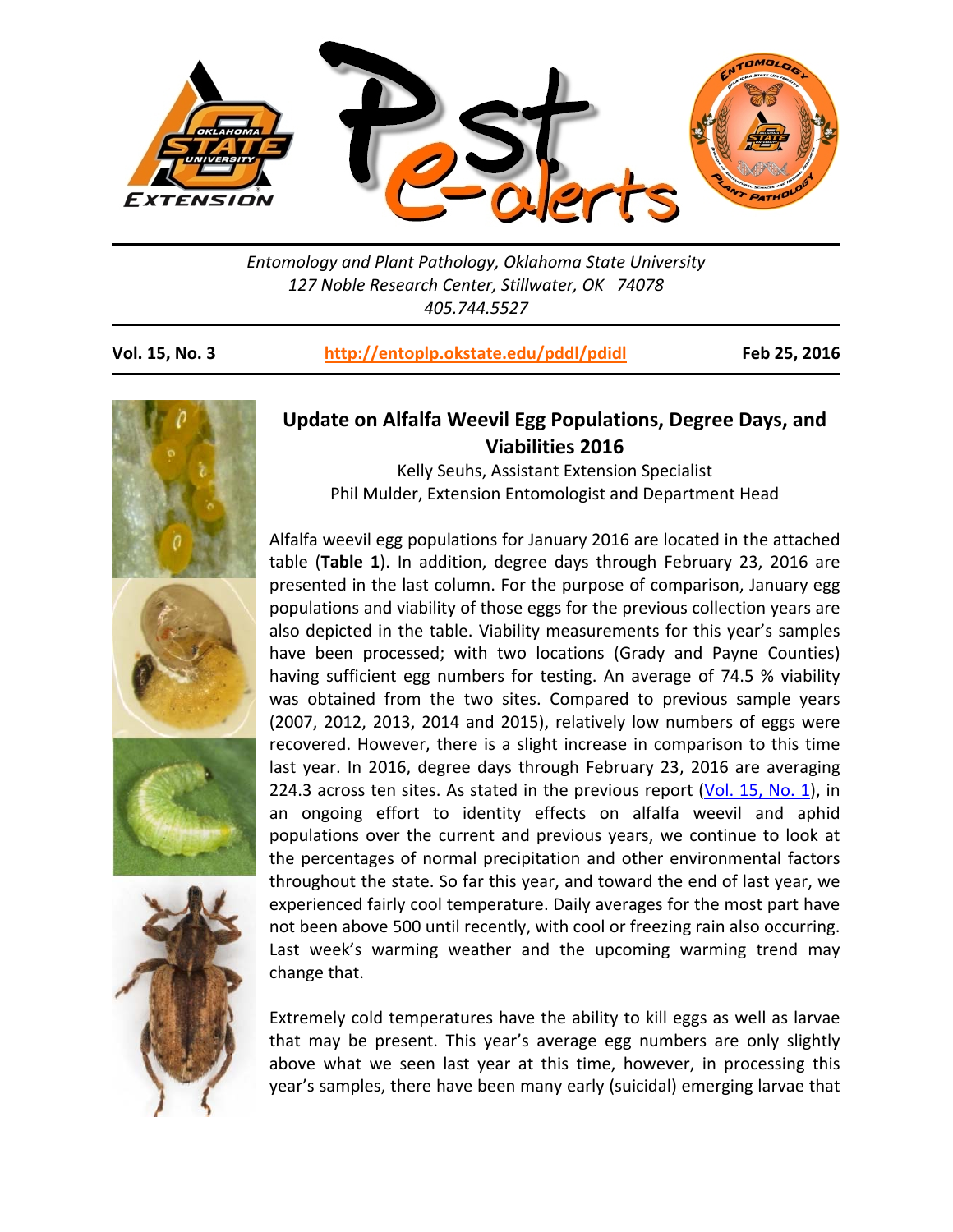were present. In a normal season, these early emerging larvae are likely killed by subsequent cold weather events. Continued and persistent cold with ice and/or rainfall will further enhance mortality for both weevils and aphids. Any upcoming coming cold weather events with ice and freezing rain, while not agreeable to us would aide in the control of insect development. Adult activity of alfalfa weevil generally peaks in January and February of each year; however, if a warm pattern would start to occur we may start to see egg populations increase. If present populations hold through to February and early March, and oviposition remains low between now and then due to cold weather events, we could get lucky and experience a lower and/or later infestation of alfalfa weevil than normal. However, with milder temperatures alfalfa weevil and spotted alfalfa aphids could end up being a concern. As far as alfalfa weevil populations, 150 degree-days represent the level that serves as an indicator for growers and consultants to begin scouting for larvae. That time has ARRIVED. Looking at Mesonet data from above, 150 degree‐day numbers have already been reached and are approaching 250 degree‐ days in some areas of the state. In sampling at the Cimarron Valley Research Station this morning the larvae I found were still relatively small and not yet at threshold levels. However, that can change quickly!!!

We will continue to monitor conditions and developments closely throughout the state in the coming weeks and forward any new information as it arises.

\_\_\_\_\_\_\_\_\_\_\_\_\_\_\_\_\_\_\_\_\_\_\_\_\_\_\_\_\_\_\_\_\_\_\_\_\_\_\_\_\_\_\_\_\_\_\_\_\_\_\_\_\_\_\_\_\_\_\_\_\_\_\_\_\_\_\_\_\_\_\_\_\_\_\_\_

## **Dr. Richard Grantham ‐ Director, Plant Disease and Insect Diagnostic Laboratory**

The pesticide information presented in this publication was current with federal and state regulations at the time of printing. The user is responsible for determining that the intended use is consistent with the label of the product being used. Use pesticides safely. Read and follow label directions. The information given herein is for educational purposes only. Reference to commercial products or trade names is made with the understanding that no discrimination is intended and no endorsement by the Cooperative Extension Service is implied.

Oklahoma State University, in compliance with Title VI and VII of the Civil Rights Act of 1964, Executive Order 11246 as amended, and Title IX of the Education Amendments of 1972 (Higher Education Act), the Americans with Disabilities Act of 1990, and other federal and state laws and regulations, does not discriminate on the basis of race, color, national origin, genetic information, sex, age, sexual orientation, gender identity, religion, disability, or status as a veteran, in any of its policies, practices or procedures. This provision includes, but is not limited to admissions, employment, financial aid, and educational services. The Director of Equal Opportunity, 408 Whitehurst, OSU, Stillwater, OK 74078-1035; Phone 405-744-5371; email: eeo@okstate.edu has been designated to handle inquiries regarding non-discrimination policies: Director of Equal Opportunity. Any person (student, faculty, or staff) who believes that discriminatory practices have been engaged in based on gender may discuss his or her concerns and file informal or formal complaints of possible violations of Title IX with OSU's Title IX Coordinator 405‐744‐ 9154.

Issued in furtherance of Cooperative Extension work, acts of May 8 and June 30, 1914, in cooperation with the U.S. Department of Agriculture, Director of Oklahoma Cooperative Extension Service, Oklahoma State University, Stillwater, Oklahoma. This publication is issued by Oklahoma State University as authorized by the Vice President, Dean, and Director of the Division of Agricultural Sciences and Natural Resources.